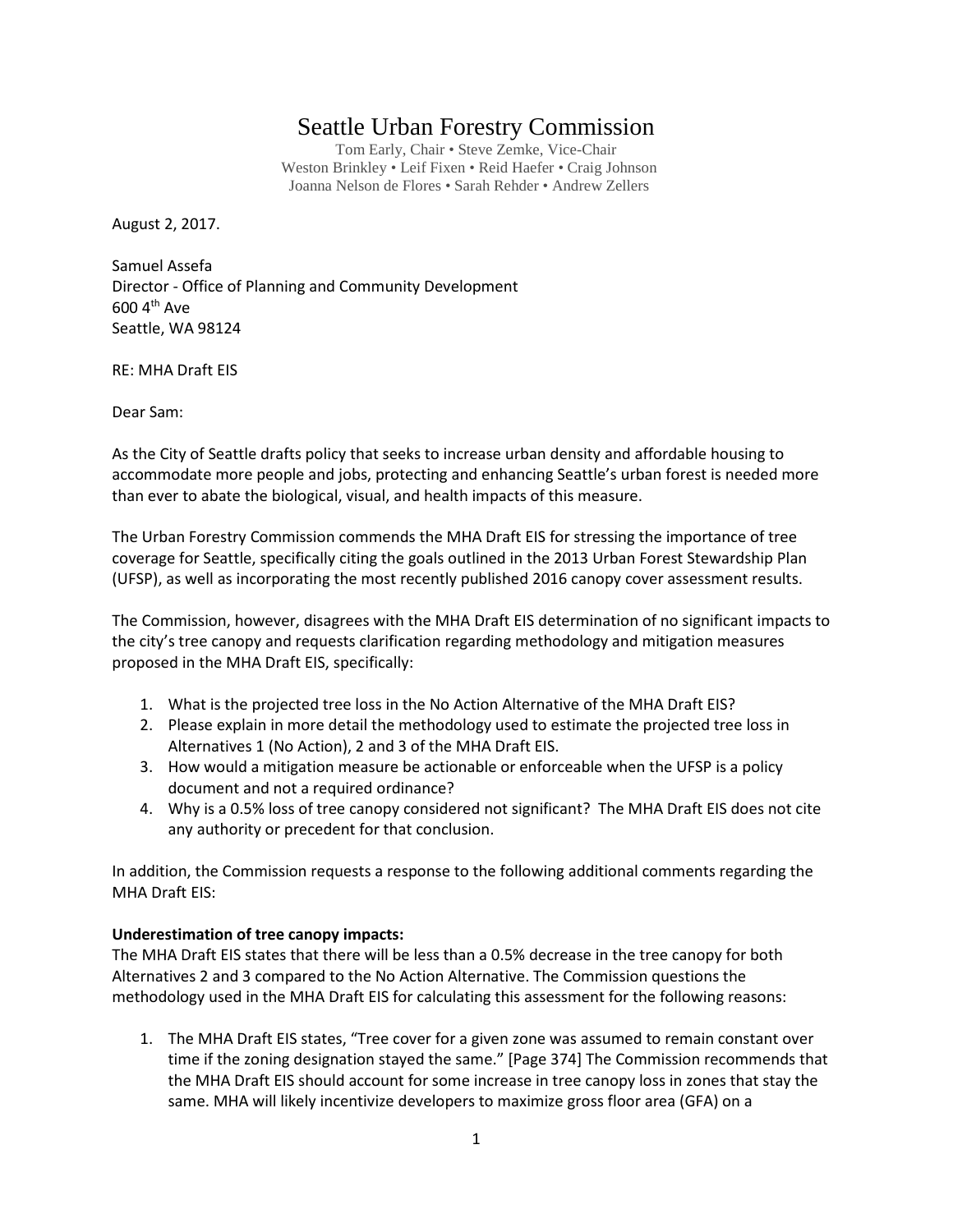redevelopment sites, and one way a developer can maximize GFA is to develop the site to its fullest development potential.

The MHA Draft EIS does not take into account the effect (i.e. enhancement or increase) of the development potential of a lot in MHA areas when calculating tree canopy loss. We request that the final MHA EIS include a calculation of tree canopy reduction using the full development potential of each lot within MHA areas even if the zoning is not changing.

2. The MHA Draft EIS calculates that 0.5% decrease in tree canopy would result in up to a 5 to 16 acre loss in tree canopy associated with Alternatives 2 and 3. While a 0.5% reduction in canopy seems like a low percentage of loss, in real terms it would generally equate to a loss of 173-555 trees (assuming a typical tree canopy has a radius of 20 feet (1,256 square feet)), which is a potentially significant number of trees. Citing tree canopy loss using an estimated number of trees that are lost would more accurately communicate the likely impacts of the MHA policy to the neighborhood tree canopy.

The MHA Draft EIS does not cite any authority for the assertion that a loss of 0.5% tree canopy (i.e., 173-555 trees) is not significant. The Commission believes a loss of this many trees is a significant impact under Alternatives 2 and 3 that should be mitigated, and that the MHA Draft EIS is unsupported as written.

## **Inadequate Mitigation Measures:**

The MHA Draft EIS states no significant, unavoidable adverse impacts to the tree canopy have been identified, but does list some mitigation measures that would help to avoid and minimize tree canopy loss. The Commission thinks the current mitigation measures are inadequate, and need to be expanded and strengthened.

1. The MHA Draft EIS recommends the City evaluate future urban forestry policies as part of the 2018 UFSP update, but does not include mitigation measures within the context of existing policies such as updating Seattle tree protection code, Seattle Green Factor guidelines, or the Seattle Street Tree Manual. Mitigation measures for tree canopy loss should deal with changing or updating existing regulations and not just recommending evaluation of future policy, which is not enforceable.

Specifically, the Commission recommends requiring mitigation for tree loss to include replacement of equivalent canopy on- or off-site or paying into a City tree replacement and maintenance fund.

2. A healthy urban forest can have an outsized impact on reducing the negative effects associated with increased development intensity, as trees (especially street trees) help to mitigate the visual impacts of density and create a more human-scaled environment, as well as providing important ecosystem and public health benefits. While the MHA Draft EIS documents multiple negative aesthetic impacts associated with increased development intensity, the plan does not recommend any mitigation measures focused on increasing or improving the urban forest to mitigate aesthetic impacts of density.